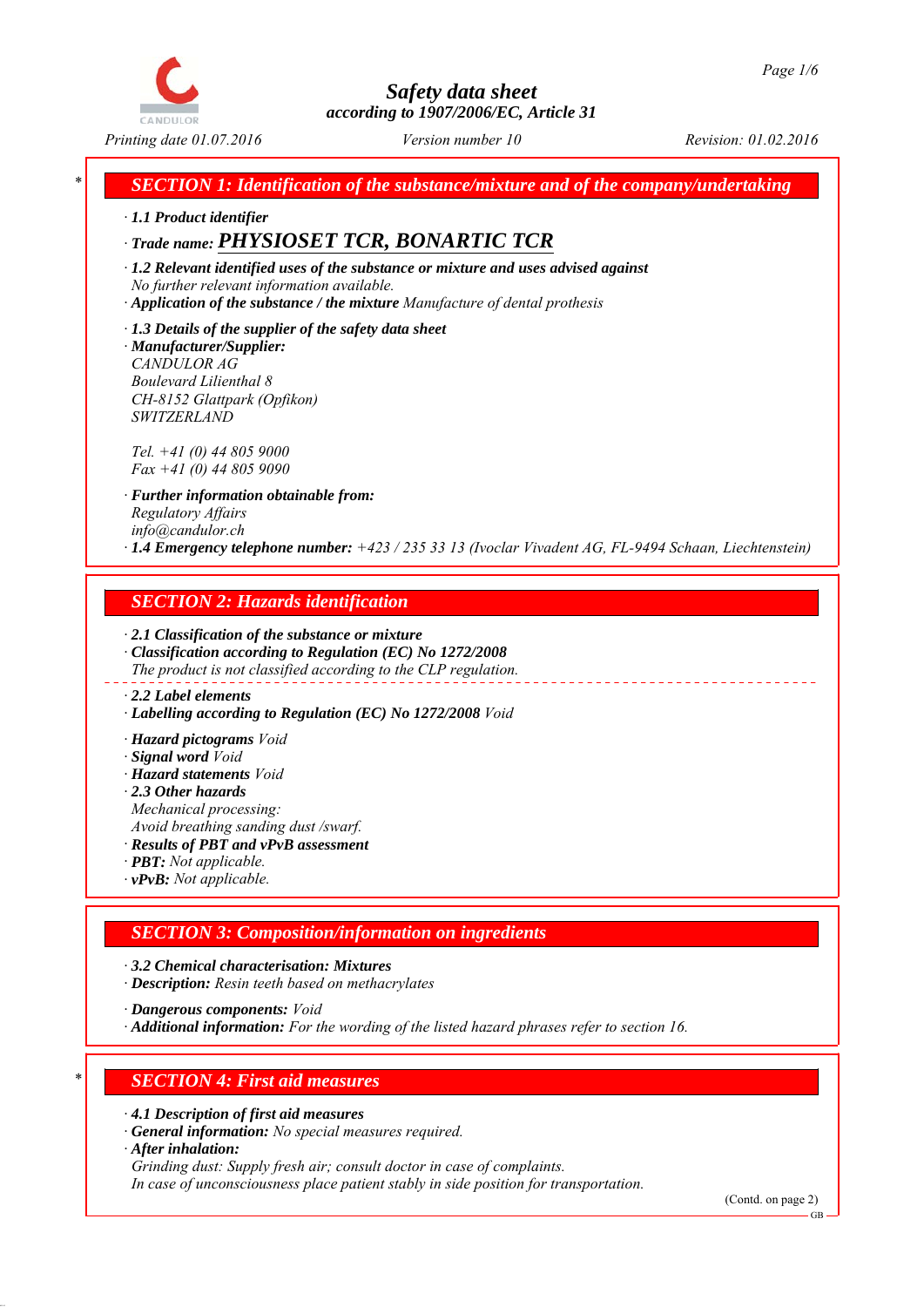*Printing date 01.07.2016 Revision: 01.02.2016 Version number 10*

# *Trade name: PHYSIOSET TCR, BONARTIC TCR*

(Contd. of page 1)

*∙ After skin contact: Generally the product does not irritate the skin.*

*∙ After eye contact:*

*Rinse opened eye for several minutes under running water. Then consult a doctor. Mechanical effects only.*

*∙ After swallowing: Seek medical treatment.*

- *∙ 4.2 Most important symptoms and effects, both acute and delayed No further relevant information available.*
- *∙ 4.3 Indication of any immediate medical attention and special treatment needed*
- *No further relevant information available.*

### *SECTION 5: Firefighting measures*

- *∙ 5.1 Extinguishing media*
- *∙ Suitable extinguishing agents:*
- *CO2, powder or water spray. Fight larger fires with water spray or alcohol resistant foam.*
- *∙ 5.2 Special hazards arising from the substance or mixture No further relevant information available.*
- *∙ 5.3 Advice for firefighters*
- *∙ Protective equipment: No special measures required.*

### *SECTION 6: Accidental release measures*

- *∙ 6.1 Personal precautions, protective equipment and emergency procedures Not required.*
- *∙ 6.2 Environmental precautions: No special measures required.*
- *∙ 6.3 Methods and material for containment and cleaning up: Pick up mechanically.*
- *∙ 6.4 Reference to other sections*
- *No dangerous substances are released.*

*See Section 7 for information on safe handling.*

*See Section 8 for information on personal protection equipment.*

*See Section 13 for disposal information.*

### *SECTION 7: Handling and storage*

*∙ 7.1 Precautions for safe handling Only adequately trained personnel should handle this product. For use in dentistry only.*

*∙ Information about fire - and explosion protection: No special measures required.*

- *∙ 7.2 Conditions for safe storage, including any incompatibilities*
- *∙ Storage:*
- *∙ Requirements to be met by storerooms and receptacles: No special requirements.*
- *∙ Information about storage in one common storage facility: Not required.*
- *∙ Further information about storage conditions: None.*
- *∙ 7.3 Specific end use(s) No further relevant information available.*

### *SECTION 8: Exposure controls/personal protection*

*∙ Additional information about design of technical facilities: No further data; see item 7.*

- *∙ 8.1 Control parameters*
- *∙ Ingredients with limit values that require monitoring at the workplace:*

*The product does not contain any relevant quantities of materials with critical values that have to be monitored at the workplace.*

*∙ Additional information: The lists valid during the making were used as basis.*

(Contd. on page 3)

GB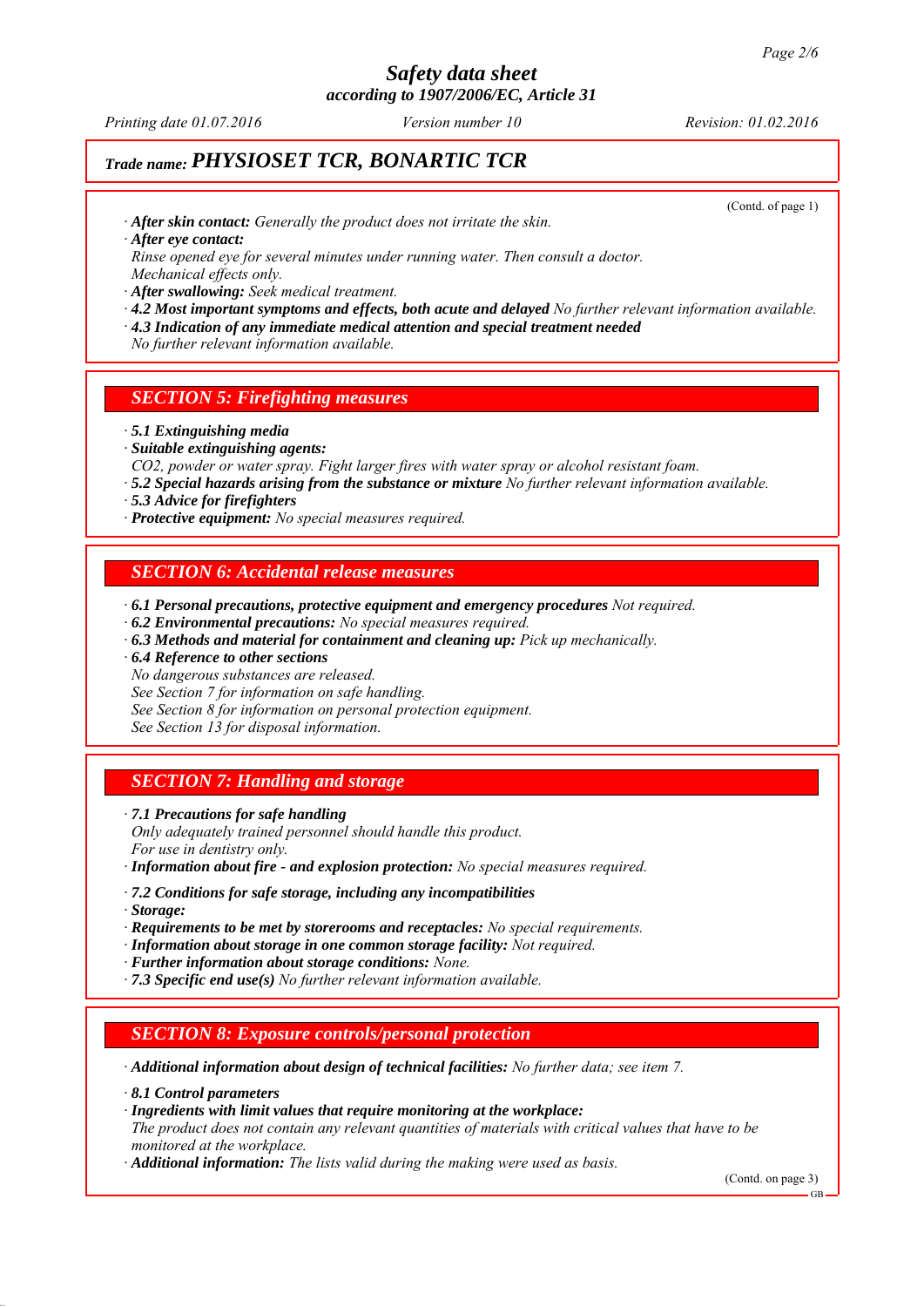*Printing date 01.07.2016 Revision: 01.02.2016 Version number 10*

### *Trade name: PHYSIOSET TCR, BONARTIC TCR*

(Contd. of page 2)

#### *∙ 8.2 Exposure controls*

- *∙ Personal protective equipment:*
- *∙ General protective and hygienic measures:*
- *Usual hygienic measures for dental practice and dental laboratories.*
- *∙ Respiratory protection: Use respiratory protective device against the effects of dust.*

#### *∙ Protection of hands:*

*The glove material has to be impermeable and resistant to the product/ the substance/ the preparation. Due to missing tests no recommendation to the glove material can be given for the product/ the preparation/ the chemical mixture.*

*Selection of the glove material on consideration of the penetration times, rates of diffusion and the degradation*

*∙ Material of gloves*

*The selection of the suitable gloves does not only depend on the material, but also on further marks of quality and varies from manufacturer to manufacturer. As the product is a preparation of several substances, the resistance of the glove material can not be calculated in advance and has therefore to be checked prior to the application.*

#### *∙ Penetration time of glove material*

*The exact break through time has to be found out by the manufacturer of the protective gloves and has to be observed.*

#### *∙ Eye protection:*

*Always wear safety goggles during mechanical processing (grinding, sawing /cutting, drilling, milling).*

| <b>SECTION 9: Physical and chemical properties</b><br>$\cdot$ 9.1 Information on basic physical and chemical properties<br><b>General Information</b> |                                                   |                                 |
|-------------------------------------------------------------------------------------------------------------------------------------------------------|---------------------------------------------------|---------------------------------|
|                                                                                                                                                       |                                                   |                                 |
| Form:                                                                                                                                                 | Solid                                             |                                 |
| Colour:                                                                                                                                               | According to product specification                |                                 |
| $\cdot$ Odour:<br>· Odour threshold:                                                                                                                  | <i><u><b>Odourless</b></u></i><br>Not determined. |                                 |
|                                                                                                                                                       |                                                   |                                 |
| $\cdot$ pH-value:                                                                                                                                     | Not applicable.                                   |                                 |
| $\cdot$ Change in condition<br>Melting point/Melting range:<br><b>Boiling point/Boiling range:</b>                                                    | Undetermined.<br>Undetermined.                    |                                 |
| $\cdot$ Flash point:                                                                                                                                  | Not applicable.                                   |                                 |
| $\cdot$ Flammability (solid, gaseous):                                                                                                                | Not determined.                                   |                                 |
| $\cdot$ Self-igniting:                                                                                                                                | Product is not selfigniting.                      |                                 |
| · Danger of explosion:                                                                                                                                | Product does not present an explosion hazard.     |                                 |
| $\cdot$ Explosion limits:                                                                                                                             |                                                   |                                 |
| Lower:                                                                                                                                                | Not determined.                                   |                                 |
| <b>Upper:</b>                                                                                                                                         | Not determined.                                   |                                 |
| $\cdot$ Vapour pressure:                                                                                                                              | Not applicable.                                   |                                 |
| $\cdot$ Density:                                                                                                                                      | Not determined.                                   |                                 |
| $\cdot$ Relative density                                                                                                                              | Not determined.                                   |                                 |
| · Vapour density                                                                                                                                      | Not applicable.                                   |                                 |
| $\cdot$ Evaporation rate                                                                                                                              | Not applicable.                                   |                                 |
|                                                                                                                                                       |                                                   | (Contd. on page 4)<br><b>CD</b> |

GB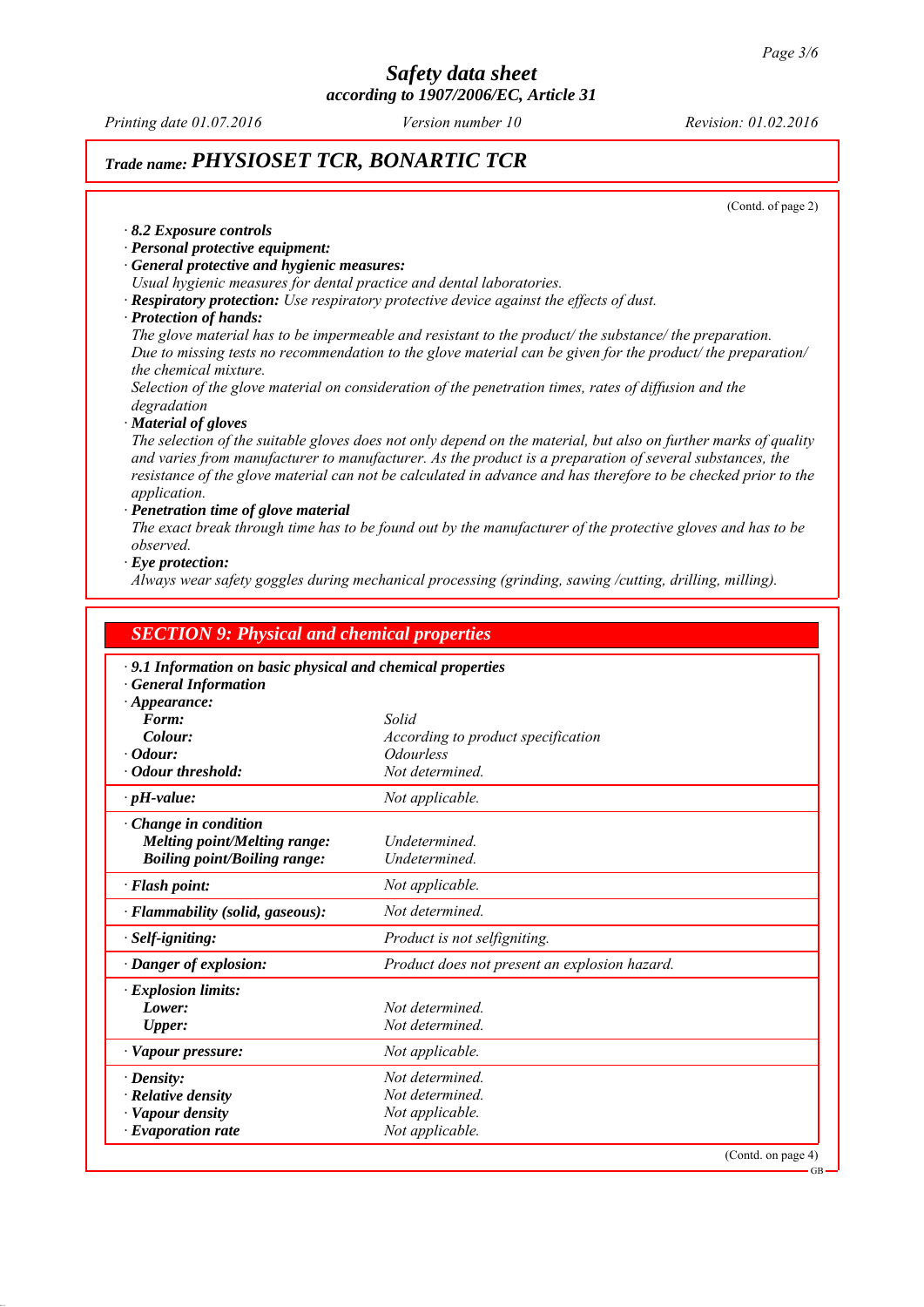*Printing date 01.07.2016 Revision: 01.02.2016 Version number 10*

# *Trade name: PHYSIOSET TCR, BONARTIC TCR*

|                                                                         |                                            | (Contd. of page 3) |
|-------------------------------------------------------------------------|--------------------------------------------|--------------------|
| $\cdot$ Solubility in / Miscibility with<br>water:                      | <i>Insoluble.</i>                          |                    |
| $\cdot$ <b>Partition coefficient (n-octanol/water):</b> Not determined. |                                            |                    |
|                                                                         |                                            |                    |
| $\cdot$ Viscosity:<br>Dynamic:                                          | Not applicable.                            |                    |
| Kinematic:                                                              | Not applicable.                            |                    |
| Solvent content:                                                        |                                            |                    |
| Solids content:                                                         | $100.0\%$                                  |                    |
| $\cdot$ 9.2 Other information                                           | No further relevant information available. |                    |

### *SECTION 10: Stability and reactivity*

*∙ 10.1 Reactivity No further relevant information available.*

- *∙ 10.2 Chemical stability Stable under normal handling and storage conditions.*
- *∙ Thermal decomposition / conditions to be avoided: No decomposition if used according to specifications.*
- *∙ 10.3 Possibility of hazardous reactions No dangerous reactions known.*
- *∙ 10.4 Conditions to avoid No further relevant information available.*
- *∙ 10.5 Incompatible materials: No further relevant information available.*
- *∙ 10.6 Hazardous decomposition products: None under normal conditions of storage and use.*

### *\* SECTION 11: Toxicological information*

*∙ 11.1 Information on toxicological effects*

*∙ Acute toxicity Based on available data, the classification criteria are not met.*

- *∙ Skin corrosion/irritation Based on available data, the classification criteria are not met.*
- *∙ Serious eye damage/irritation Based on available data, the classification criteria are not met.*
- *∙ Respiratory or skin sensitisation Based on available data, the classification criteria are not met.*
- *∙ Additional toxicological information: No further relevant information available.*
- *∙ Germ cell mutagenicity Based on available data, the classification criteria are not met.*
- *∙ Carcinogenicity Based on available data, the classification criteria are not met.*
- *∙ Reproductive toxicity Based on available data, the classification criteria are not met.*
- *∙ STOT-single exposure Based on available data, the classification criteria are not met.*
- *∙ STOT-repeated exposure Based on available data, the classification criteria are not met.*
- *∙ Aspiration hazard Based on available data, the classification criteria are not met.*

### *SECTION 12: Ecological information*

- *∙ 12.1 Toxicity*
- *∙ Aquatic toxicity: No further relevant information available.*
- *∙ 12.2 Persistence and degradability No further relevant information available.*
- *∙ 12.3 Bioaccumulative potential No further relevant information available.*
- *∙ 12.4 Mobility in soil No further relevant information available.*
- *∙ Additional ecological information:*
- *∙ General notes: Generally not hazardous for water*
- *∙ 12.5 Results of PBT and vPvB assessment*
- *∙ PBT: Not applicable.*
- *∙ vPvB: Not applicable.*

(Contd. on page 5)

GB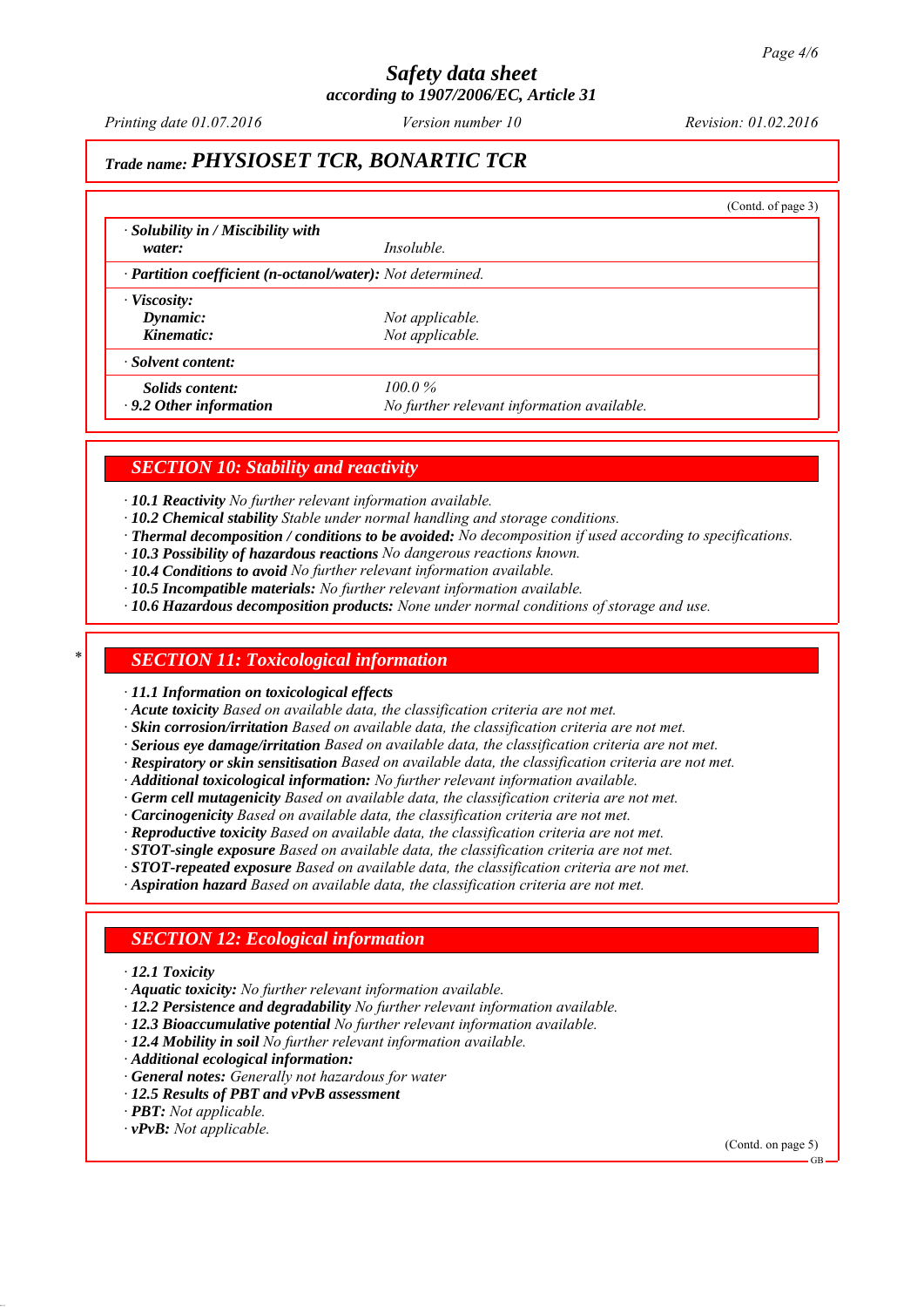# *Safety data sheet*

*according to 1907/2006/EC, Article 31*

*Printing date 01.07.2016 Revision: 01.02.2016 Version number 10*

# *Trade name: PHYSIOSET TCR, BONARTIC TCR*

(Contd. of page 4)

*∙ 12.6 Other adverse effects No further relevant information available.*

### *SECTION 13: Disposal considerations*

*∙ 13.1 Waste treatment methods*

*∙ Recommendation*

*Take to an approved landfill or a waste incineration plant, under conditions approved by the local authority.*

*∙ European waste catalogue*

*20 01 39 plastics*

*∙ Uncleaned packaging:*

*∙ Recommendation: Disposal must be made according to official regulations.*

| <b>SECTION 14: Transport information</b>                                                  |                                                                                   |
|-------------------------------------------------------------------------------------------|-----------------------------------------------------------------------------------|
| $\cdot$ 14.1 UN-Number<br>ADR,RID,ADN, ADN, IMDG, IATA                                    | Void                                                                              |
| $\cdot$ 14.2 UN proper shipping name<br>ADR,RID,ADN, ADN, IMDG, IATA                      | Void                                                                              |
| $\cdot$ 14.3 Transport hazard class(es)                                                   |                                                                                   |
| · ADR, RID, ADN, ADN, IMDG, IATA<br>· Class                                               | Void                                                                              |
| 14.4 Packing group<br>ADR, RID, ADN, IMDG, IATA                                           | Void                                                                              |
| $\cdot$ 14.5 Environmental hazards:<br>$\cdot$ Marine pollutant:                          | No                                                                                |
| $\cdot$ 14.6 Special precautions for user                                                 | Not applicable.                                                                   |
| $\cdot$ 14.7 Transport in bulk according to Annex II of<br><b>Marpol and the IBC Code</b> | Not applicable.                                                                   |
| $\cdot$ Transport/Additional information:                                                 | Product is not classified as a dangerous good for transport<br>(ADR, IMDG, IATA). |
| · UN "Model Regulation":                                                                  | Void                                                                              |

### *SECTION 15: Regulatory information*

*∙ 15.1 Safety, health and environmental regulations/legislation specific for the substance or mixture*

*∙ National regulations:*

*∙ Other regulations, limitations and prohibitive regulations*

*The product is a medical device according to the Directive 93/42/EEC.*

*∙ 15.2 Chemical safety assessment: A Chemical Safety Assessment has not been carried out.*

### *\* SECTION 16: Other information*

*This information is based on our present knowledge. However, this shall not constitute a guarantee for any specific product features and shall not establish a legally valid contractual relationship.*

(Contd. on page 6)

GB